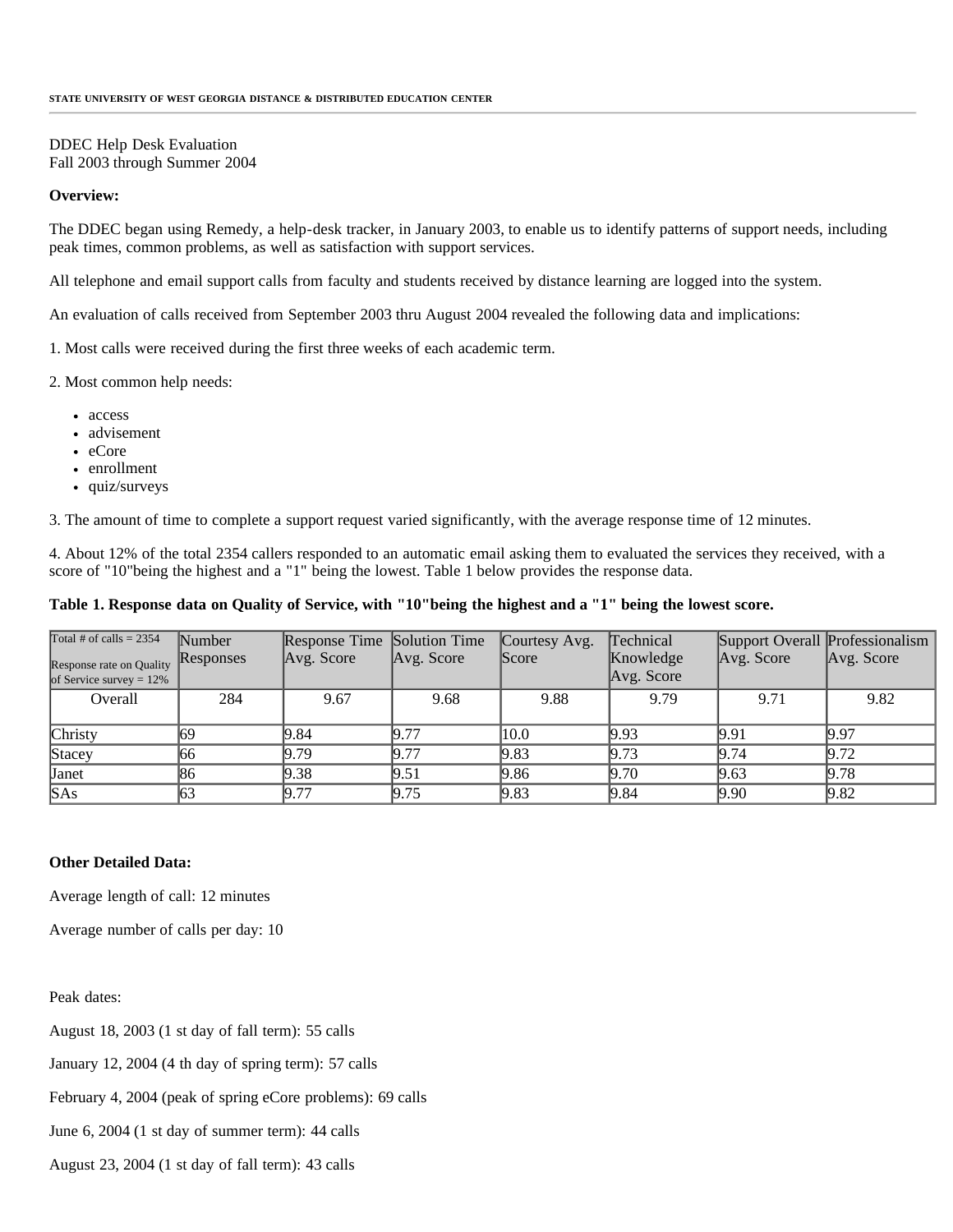Weeks with daily average above 20 calls:

August  $18 - 22$ ,  $2003$  (1 st week of fall term): 42 calls daily January  $5 - 9$ , 2004 (1 st week of spring term): 30 calls daily January 12-16, 2004 (eCore Vista problems): 37 calls daily January 19-23, 2004 (eCore Vista problems): 24 calls daily February 2- 6, 2004 (eCore Vista problems): 27 calls daily August 23-27, 2004 (1 st week of fall term): 29 calls daily

Weeks with daily average 5 or fewer calls:

September 15-19, 2003

October 13 – 17, 2003

October 20-24, 2003

October 27-31, 2003

November 2- 7, 2003

December 15-19, 2003

February 9-13, 2004

February 23-27, 2004

March 15-19, 2004

March 22-26, 2004

March 29 – April 2, 2004

April 5-9, 2004

April 11-16, 2004

June 28 – July 2, 2004

July 5-9, 2004

Daily average by Month:

August 2003: 19

September 2003: 8

October 2003: 5

November 2003: 5

December 2003: 5

January 2004: 28